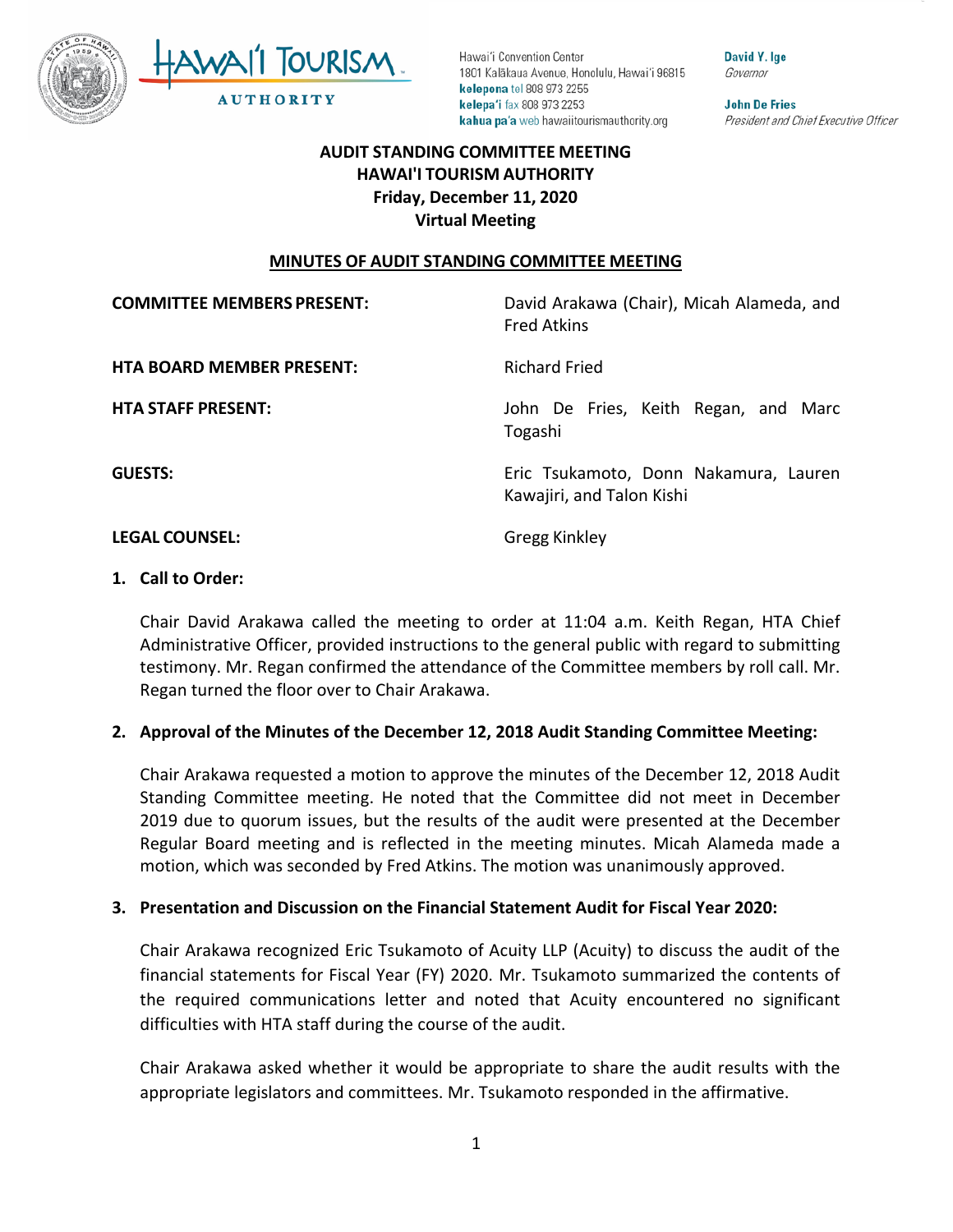



David Y. Ige Governor

**John De Fries** President and Chief Executive Officer

Mr. Tsukamoto said that Acuity audited each major fund for HTA, and HTA staff are responsible for preparing the financial statements in accordance with applicable law.

Marc Togashi, HTA Vice President of Finance, noted that the audit report is addressed to the Office of the Auditor and the HTA Board and that Acuity's contract is with the Office of the Auditor.

Mr. Tsukamoto highlighted three items on the Statement of Activities: the Legislature's cancelation of \$243 million in debt, the decrease of \$15.9 million in TAT revenues, and the decrease of \$20 million in HTA expenses. He also highlighted a \$308,000 increase to HTA's net pension liability.

Mr. Atkins asked if prior to the suspension of Transient Accommodation Tax (TAT) disbursements, did the Special Tourism Fund and the Hawai'i Convention Center (HCC) Special Fund receive \$65 million and \$13.7 million in disbursements respectively. Mr. Togashi responded in the affirmative and noted that the funds were received in monthly distributions.

Mr. Atkins asked what a restricted fund is. Donn Nakamura of Acuity responded that it is a technical classification for government accounting standards. Mr. Nakamura added that all HTA funds are committed funds designated by statute.

Mr. Atkins asked if the \$241,000 paid to AEG includes both a marketing fee and a management fee. Mr. Togashi responded that AEG charges a \$260,000 management fee to manage the operations of HCC. Due to COVID-19, changes to the scope of the contract are reflected by the \$241,000 in the financial statements. Mr. Atkins asked if the Hawai'i Visitors and Convention Bureau (HVCB) charges a separate fee to manage the marketing for HCC. Mr. Togashi responded that HVCB does not charge a fee, just payroll cost for employees.

Chair Arakawa asked for clarification about the reduction of the AEG management fee. Mr. Togashi responded that they renegotiated the management fee with AEG due to the low activity in HCC. Chair Arakawa asked if the cost to pay both AEG and HVCB exceeds the cost of paying AEG to manage both marketing and operations. Mr. Togashi responded that the streamline in operations has resulted in a reduction of costs. Chair Arakawa requested a cost comparison.

Mr. Atkins asked if AEG's contract was set to expire prior to making the marketing transition to HVCB. Mr. Togashi responded that the current contract with AEG runs through the end of December 2020. He noted that HTA is negotiating a contract extension with AEG, which the staff has the statutory authority to do.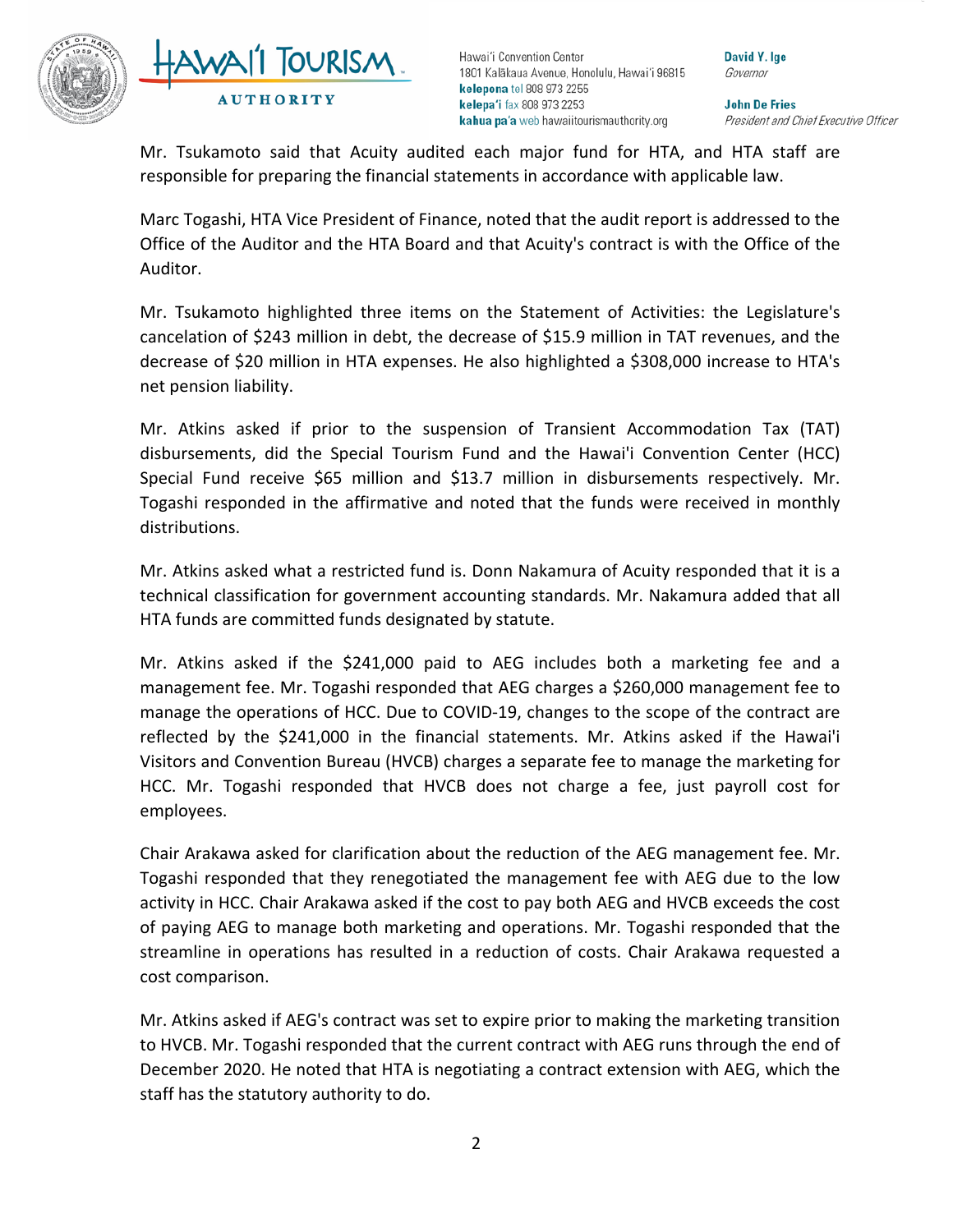



David Y. Ige Governor

**John De Fries** President and Chief Executive Officer

Mr. Atkins asked about the investments in the Emergency Special Fund. Mr. Togashi responded that of the \$5 million in emergency funds, \$2.13 million is invested and \$3 million is in money market cash equivalents. Mr. Atkins asked if HTA can tap the investments without incurring penalties. Mr. Togashi responded that they purposely did not renew the investments and let them mature. He noted that the investments should mature early in the 2021 calendar year.

Mr. Alameda asked if HTA has received any reimbursement from the Coronavirus Relief Fund (CRF) for HTA's support of COVID-19 relief efforts. Mr. Regan responded that HTA has submitted a \$3.3 million reimbursement request, but the request remains outstanding. He added that HTA continues to reach out to Governor David Ige's office and Director Mike McCartney of the Department of Business, Economic Development and Tourism (DBEDT).

Chair Arakawa said that a follow-up letter should be sent and that six months interest should be added to the CRF reimbursement request. He said that he and HTA Board Chair Richard Fried would help prepare the letter.

Mr. Atkins asked if HTA will be cut off from CRF reimbursement if they do not receive the reimbursement by the end of the calendar year. Mr. Regan responded that the U.S. Treasury Department will claw back unused CRF funds after December 31, 2020. He said that HTA has made numerous attempts in writing, sent e-mails to various parties, and made re-transmittals of the original documents to numerous parties. He noted that Chris Tatum, former HTA President & CEO, called on Gov. Ige and Dir. McCartney, and that John De Fries, current HTA President & CEO is likewise making a strong push.

Gregg Kinkley, HTA Legal Counsel, cautioned that the discussion may be straying too far from the agenda item. Mr. Arakawa expressed concern that Mr. Kinkley may be trying to suppress this discussion.

Chair Arakawa asked the auditors if they think that HTA's collaborative effort with and financial contributions to the State, which were beyond HTA's scope of responsibilities, to address COVID-19, and that HTA has not yet received any reimbursement, should be included in Acuity's audit report. Mr. Nakamura responded that Acuity audits whatever is in the financial statements and that the expenditures and expenses were recorded. He added that this is something Acuity can review further.

Chair Arakawa noted that it is important to know whether Acuity believes the issue of CRF reimbursement is relevant to the audit. Mr. Regan said that Hawai'i Revised Statutes 201(b)(3) enabled HTA to participate in the COVID-19 relief efforts and would be happy to support the Committee and Acuity by answering any questions.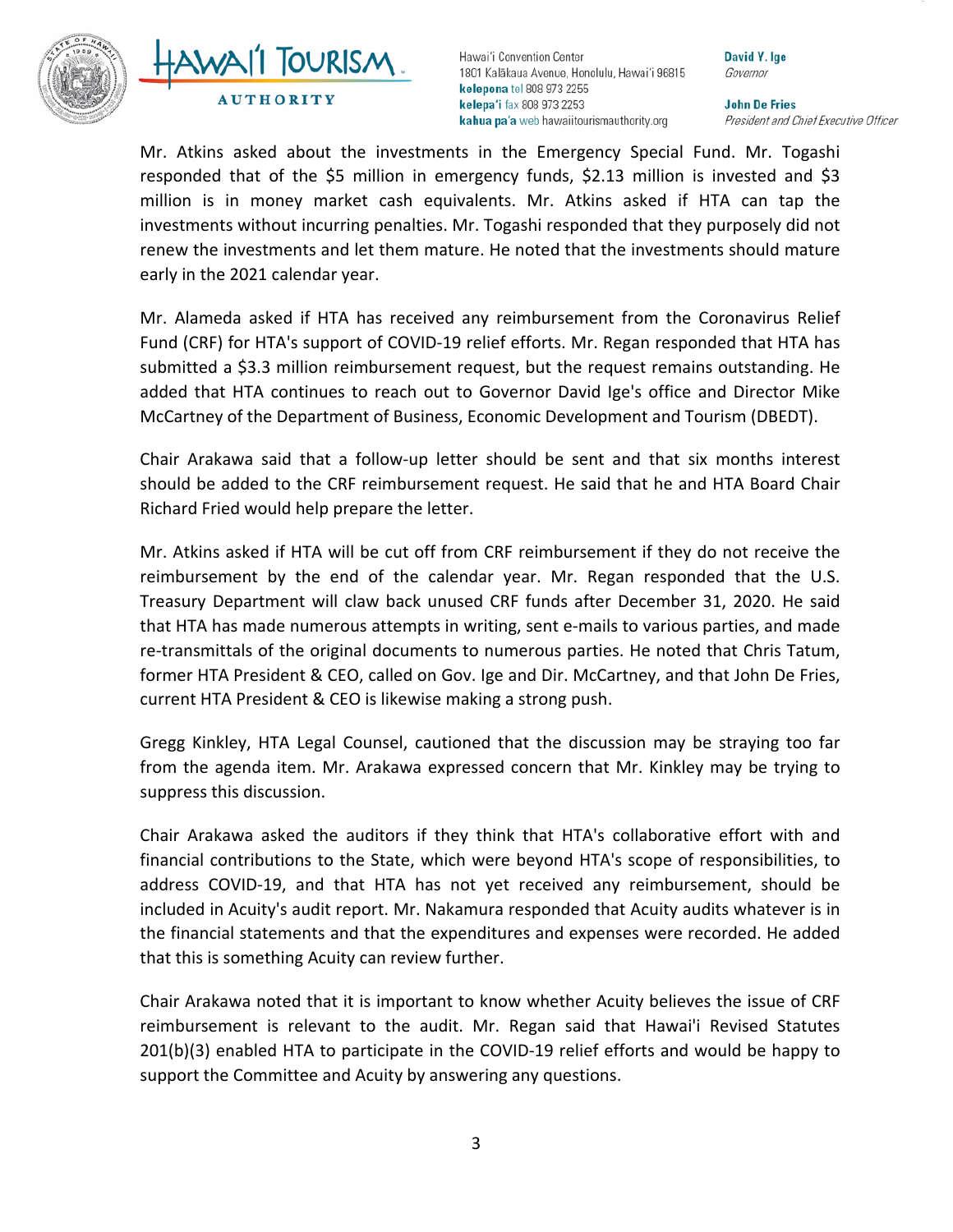



David Y. Ige Governor

**John De Fries** President and Chief Executive Officer

Mr. Atkins said that funds allocated to COVID-19 relief efforts up until June 30, 2020 should be reflected in the FY 2020 financial statements. He noted that funds allocated beyond that may be beyond the current agenda item.

Mr. Fried asked how much money HTA spent from March to June 30, 2020 to support the State. Mr. Togashi responded that the FY 2020 budget was encumbered by \$2.9 million, and the expenses are included in the financial statements under Contract Expenses.

Chair Arakawa asked if HTA had a contract with any other state agencies concerning the \$2.9 million. Mr. Togashi responded that the funds were disbursed through a variety of vehicles. Chair Arakawa said that HTA was previously audited for spending money without contracts. He noted that there should be a contract if the funds fall under Contract Expenses.

Mr. Kinkley said that he is HTA's legal counsel and operates with HTA's best interest in mind. Chair Arakawa expressed concern that Mr. Kinkley is trying to stymie discussion and that there may be a conflict of interest with the Attorney General's Office (AGO) because the AGO represents Gov. Ige and the people withholding CRF reimbursement. Mr. Fried responded that he has worked with Mr. Kinkley for many years and has known him to clearly represent HTA.

Chair Arakawa asked if the AGO has done anything on HTA's behalf to counsel Gov. Ige to reimburse HTA for \$3.3 million. Mr. Regan responded that the letters HTA has sent is based on instructions from the Office of Budget and Finance. Beyond that, communications have been with Gov. Ige, Dir. McCartney, and the Office of Budget and Finance directly.

Mr. De Fries said that he would reach out to the AGO and discuss this matter with them.

Chair Arakawa said that Mr. Togashi should discuss with the auditors whether there should have been a contract or some form of written understanding.

Mr. Kinkley said that there is no conflict of interest and a full investigation into this matter at the next Regular Board meeting would be fine. Chair Arakawa responded that it is important that the financial statements and audit report reflect accurate information and that the Committee should be able to discuss these issues.

Mr. Atkins recommended that moving forward any future assistance that HTA provides to the State should have a contract. He asked if HTA is still involved with COVID-19 relief efforts. Mr. Regan responded that HTA assists with the call center, the Hotels for Heroes Program, and the Visitor Aloha Society of Hawai'i (VASH) Flight Assistance Program. However, those programs are directly funded by the CRF, and HTA is not waiting on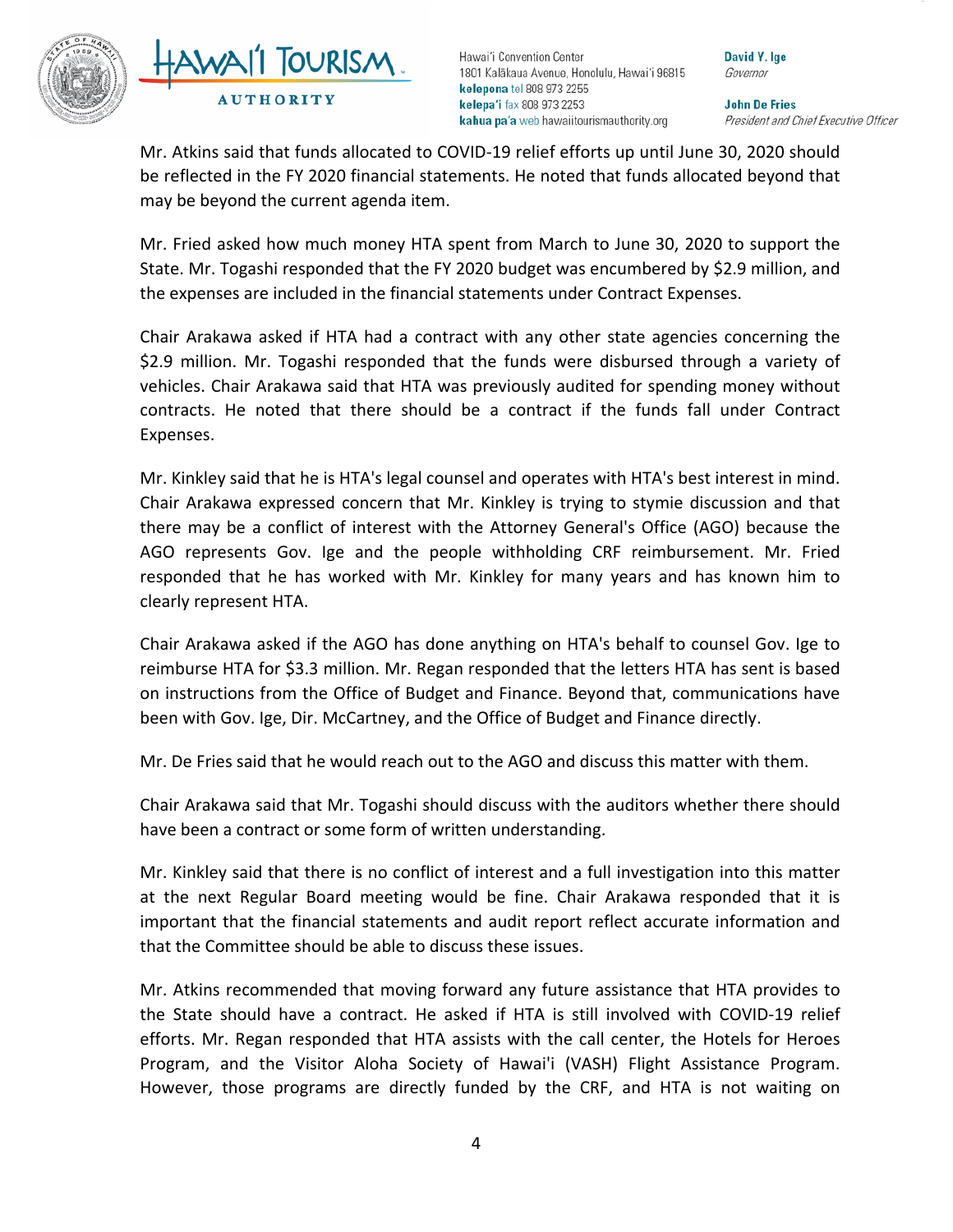



David Y. Ige Governor

**John De Fries** President and Chief Executive Officer

reimbursement.

Chair Arakawa asked if HTA has been recording all of the staff time devoted to COVID-19 relief efforts. Mr. Regan responded in the affirmative, but the CRF reimbursement request does not include the staff hours related to those activities, which is consistent with what other agencies have done. Chair Arakawa responded that HTA is very different from other agencies because it is specially funded by TAT.

Mr. Alameda said that Chair Arakawa has raised valid points about the CRF reimbursement request and that further discussion should be an agenda item for the next Regular Board meeting. Mr. Kinkley noted that the agenda does not need to be changed, but out of an abundance of caution, an agenda item could be added to provide notice to the public.

Mr. Nakamura said that although there is no accrual, the \$2.9 million expense was not an immaterial amount, and Acuity will mention the reimbursement request in a footnote disclosure.

Chair Arakawa asked if the audit revealed any fraud, waste, or abuse. Mr. Nakamura responded in the negative. Mr. Fried commended Mr. Regan, Mr. Togashi, and the HTA staff for the clean audit report.

Mr. Atkins asked about the \$1.013 million disclosure relating to employee sick leave. Mr. Nakamura responded that it is a standard disclosure. Mr. Togashi added that it reflects the accumulated sick leave of current employees. Mr. Regan confirmed that it only includes current employees because accumulated sick leave is paid out or transferred if an employee transfers out of HTA.

Mr. Tsukamoto said that a compliance audit for federal requirements may be required for the FY 2021 audit.

Mr. Kinkley confirmed that the discussion of CRF reimbursement was in line with the agenda item.

Mr. Atkins made a motion for the Committee to recommend that the Board accept the financial statements and Acuity audit report, which was seconded by Mr. Alameda. The motion was unanimously approved.